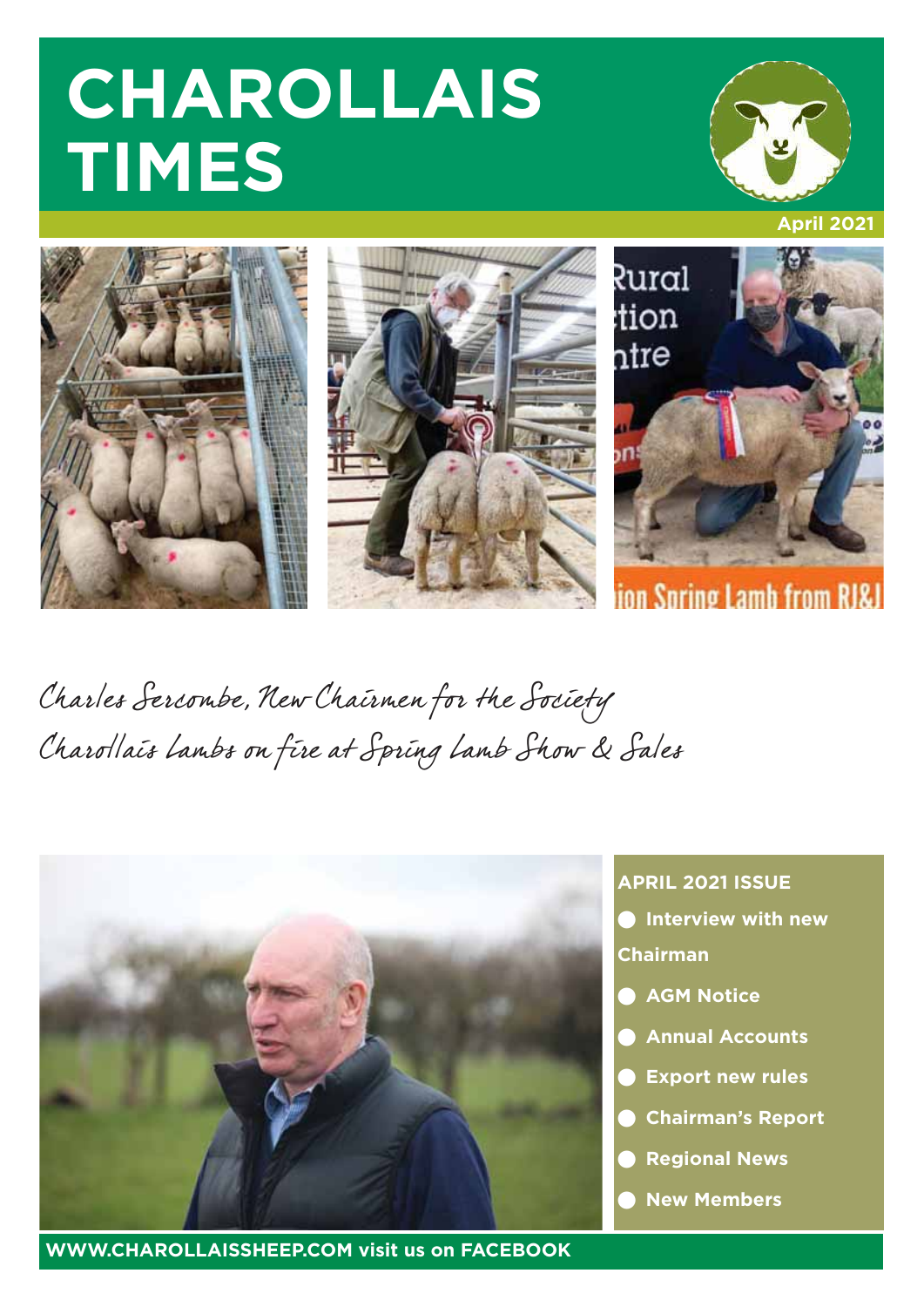## **BREEDERS NEWS**

#### **CONTENTS Page**

| <b>New Chairman Report</b>                     | 1  |
|------------------------------------------------|----|
| <b>Publicity &amp; Social Media</b>            | 5  |
| <b>Export &amp; Scrapie Testing</b>            | 6  |
| <b>AGM Notice</b>                              | 7  |
| Chairman's Report                              | 8  |
| <b>Annual Report</b><br>& Financial Statements | 9  |
| <b>New F&amp;GP Chairman</b>                   | 11 |
| <b>NSA Dog Worrying Fortnight</b>              | 12 |
| Grassroots                                     | 13 |
| <b>Regional News</b>                           | 14 |
| <b>Young Breeders Group</b>                    | 15 |
| <b>New Members</b>                             | 16 |



Charollais Times is published by the British Charollais Sheep Society.

#### **Editor : Carroll Barber**

For more information on any of the subjects covered in this edition, please call the office or visit our website at www.charollaissheep.com Although every effort has been made to ensure the accuracy neither the Charollais Society nor the authors can accept liability for errors and omissions.

#### **BCSS**

Youngmans Road, Wymondham, Norfolk. NR18 0RR Tel : 01953 603335 Email : office@charollaissheep.com

## **NEW CHAIRMAN - CHARLES SERCOMBE**

*Charles Sercombe, new Chairman of the Charollais Society, answers our questions on his Charollais flock and his hopes and ambitions for the Society under his leadership.* 

Charles runs a multi-layer sheep business with his wife Helen, from just outside Melton Mowbray in Leicestershire. At the home farm, Sandlands of 150 hectares he runs nucleus pedigree flocks of Charollais, Lleyn, Blue Texel and Abermax. They rent a further 200 hectares from a large estate 8 miles away where they lamb 1,600 commercial ewes.

#### **The Dalby Charollais Flock**

I have had a flock of Charollais sheep since 1986, when I started with one shearling and 3 ewe lambs and built it up since then. The breed has been ever-present in my farming business. We fell in love with them early on because they do so much that we feel is important for the sheep sector. We have met so many really nice people and had tremendous fun and enjoyment from our association with Charollais. I certainly can never envisage not have Charollais sheep on the farm.

#### **What do you want to achieve for the breed as Chairman?**

I would really like over the next few years to build on the sound foundations that we have as a breed. I am totally convinced that the Charollais breed has a highly important role to play in the UK sheep industry moving forward. I think we have unique qualities as a breed that will be a perfect fit as we move into a more sustainable, easy care and diverse way of agriculture. The attributes of easy lambing, quick growth and easy fleshing will really come to the fore in the next few years. The breed will nick well with the crosses that will be used; Texel cross, Suffolk cross, as people move away from the stratified system to keeping self-contained flocks. This will open up many opportunities for the Charollais.

#### **What areas do you think the breed can improve on?**

I think every breed can improve. The work that has been done over the 44 years that Charollais have been in the UK has been phenomenal. We have changed the breed out of all recognition from the first animals to arrive. But there is still work to do. We have to address the perception of lack of hardiness, we have to make sure that we maintain the quick growth, easy lambing and natural fleshing but put in there a tougher sheep that is more robust that suits a wide variety of systems.

#### **How can we boost the profile of the Charollais breed?**

I think we have a major role in the next 12-18 months to boost the profile of Charollais. If I have a disappointment over the past few years, it is that we have lost ground to our competitors in the way that we have gone about it. Those of us who work with Charollais on a day-to-day basis know the fantastic job they do. There is a large tranche of commercial sheep farmers out there that reap the rewards from using Charollais rams. What we need to do now is to tap into that commercial base and resource; identify role models who can give us statements and articles to persuade other farmers that Charollais really do deliver on the ground. The breed does as we claim.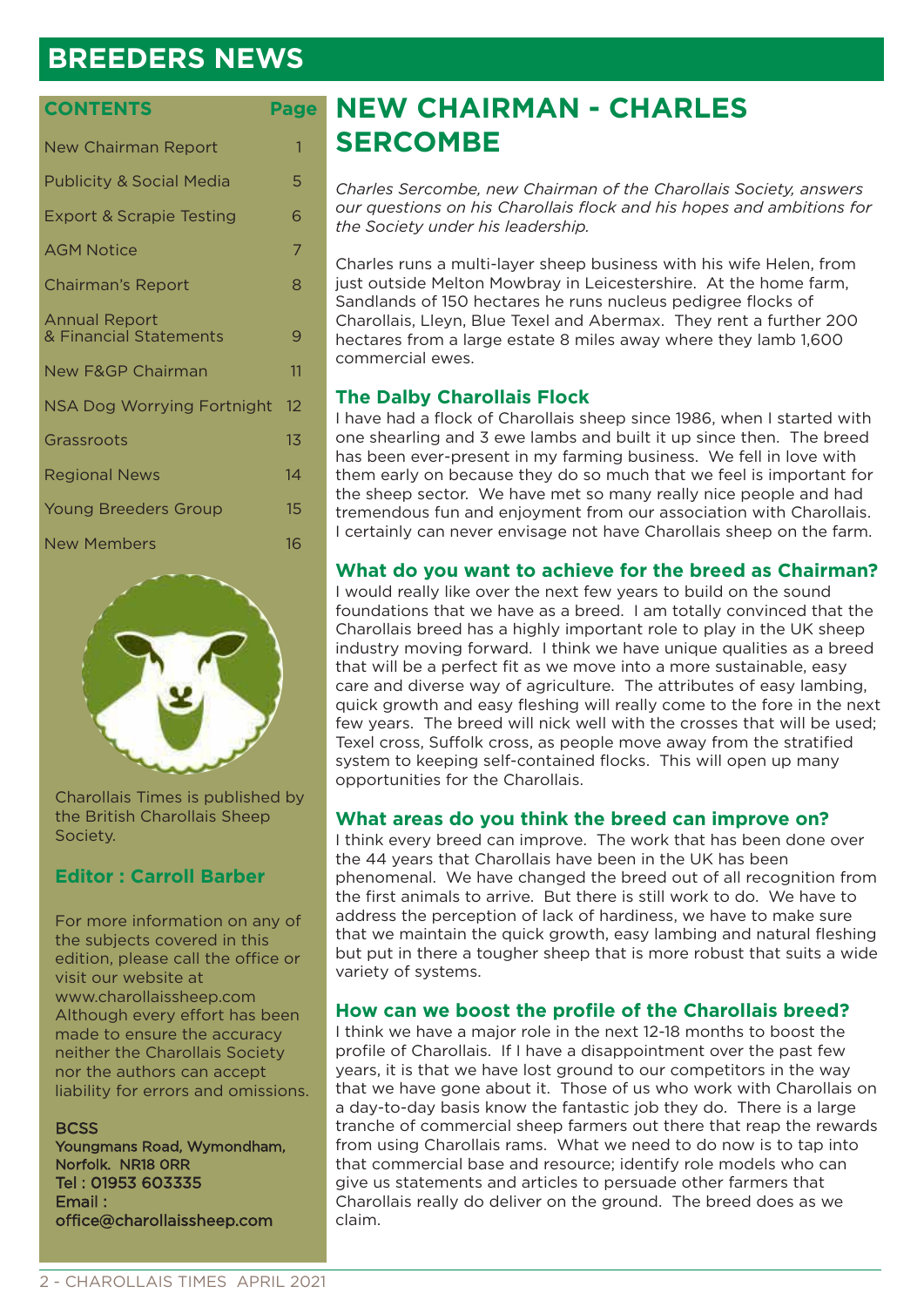### **BREEDERS NEWS**

#### **What is it like having your daughter (Victoria) part of the breed?**

Interesting! It causes some very interesting and lively debates and discussions when we talk about sheep. But I wouldn't have it any other way. She enjoys the Society as much as Helen and I do, meeting people and really likes the sheep. She misses working with the sheep on a daily basis due to her other work commitments. But I hope her interest will remain and she will continue to be successful with her flock.

#### **What previous roles have you held in the Society and how will this help in the role as Chairman?**

I have held a number of roles within the Society; for the past 6 years I have been Chairman of the Finance and General Purposes Committee. Prior to that I was a Trustee on behalf of the Eastern Region. I sit on the Judges Committee and have carried out sale inspection at all the major sales and provided sheep and promoted the breed on exhibition stands. These jobs I think give me a really full understanding of what the needs are of our members and the Society. I think we are at a crossroads, not only in agriculture but as a Society and we will have to change the way in which we operate. The world has changed dramatically over the past 12 months and I think it will continue to change over the next few years. As a Society we will have to adapt and adjust to the needs of our members. But I believe with the talented people we have on Council, the fantastic administration and support that we have from the office at Crogham Farm, we will be able to do that. My wish is that we can take all of our members with us on that journey; we can listen to the needs of members and take on board what they are saying and then try and make the best informed decisions to move the breed forward to make it better for everyone.

### **What roles do you currently hold in the farming sector?**

Currently within the wider agricultural industry I have a number of roles; Chairman of the Sheep Health and Welfare Group, currently I am Chairman of the Sheep Breeders Roundtable which is a fascinating group of people who meet biennially to discuss the genetic trends and the changes in the industry and this helps keep Charollais in the forefront and involved. My most high profile role at the minute is to be the sheep industry lead on the Defra Animal Health and Welfare Pathway. That has been 2 ½ years so far and looks like we still have a way to go. But their proposals will change completely the way we look after our sheep in the UK. There are some highly innovative and interesting ideas coming out of this group and hopefully, as I mentioned earlier, the Charollais will fit into some of these requirements; easy lambing, easier care do impact on animal welfare. These wider roles give me a really good take and feel for what is around the corner and what the likely trends and developments will hold.

#### **What are the benefits of selling tups at sales as opposed to off farm?**

We do both, I would say there are benefits in both systems. If you sell from home you can build up a one-to-one relationship with your customer and get feedback on how your rams have performed. By going into the live auction system, you can raise the price but often you don't have any further contact with the buyers. I am a keen supporter of the live market system of selling stock; it helps us set the price. As a breeder you can visit sales and see the trends and see what other breeders are producing and get a feel for the direction and standard of other flocks.

# **NATIONAL ELECTIONS**

Your new National Chairman of the Society has been elected and will be Charles Sercombe, from Nr Melton Mowbray in Leicestershire. Charles has answered our questions on his thoughts and hopes for the breed under his chairmanship. The full interview can be viewed on YouTube - just search Charollais Sheep.

We would like to thank Amelia Watts for her interest in the post and for standing in the election.

As Charles was Chairman of the Finance and General Purposes Committee, the Trustees sought to appoint a new member to this role. We are delighted that David Sloan from Dumfriesshire has agreed to act in this capacity.

# **REGIONAL ELECTIONS**

Elections were due in three regions this year.

In the Eastern Region, Stuart Dunkley was returned unopposed for a further 3 year term of office.

In Wales we have a new Chairman in Adrian Davies from Carmarthenshire.

In Northern Ireland, Sheila Malcomson takes over the post.

We wish the new Trustees all the best and hope they enjoy their stint with the Society.

Our thanks go to our retiring directors; Dewi Evans in Wales, and William McAllister in Northern Ireland. William is not escaping duty as he will be joining the F&GP committee as an independent member.

These positions will be confirmed at the AGM on 4th May.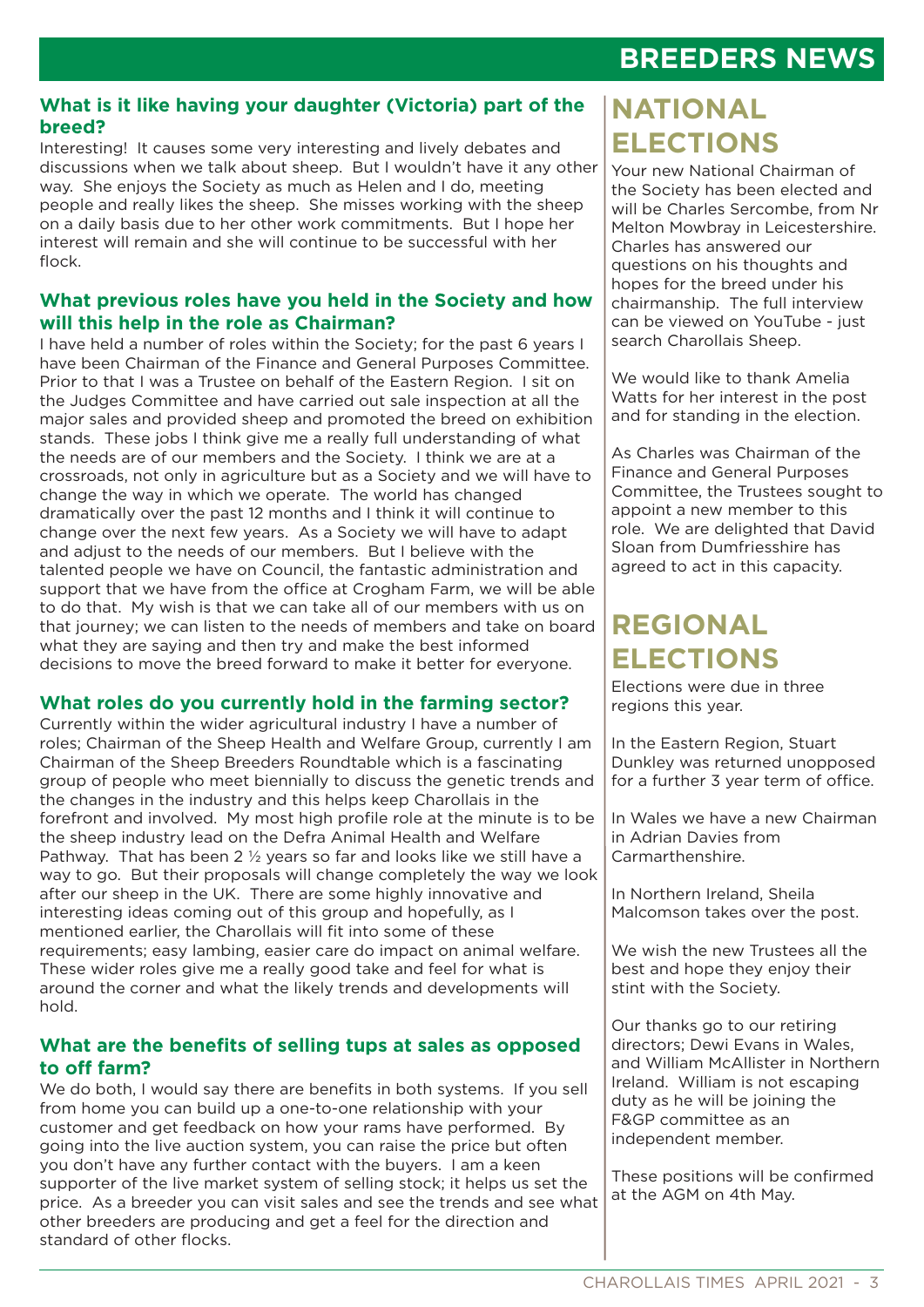# **WORCESTER PREMIER SALE**

#### **What do you feel is the importance of performance recording?**

I believe, and for me rightly that performance recording is an essential part of genetic improvement in any form of livestock. We have used it in our flock for over 30 years and it has helped us with decisions on which lines to continue to develop.

"If you don't measure it, you can't manage it". it is a simple saying but it is absolutely true. The future of agriculture will be more about performance recording, benchmarking, comparing yourself to others, trying to run an efficient, effective and sustainable business.

#### **What wisdom can you give to new breeders coming into and our younger breeders?**

I don't have any wisdom but I can pass on what I have learnt from mistakes I have made! We all make mistakes, young or old newcomers to the breed. I found it pretty daunting as a 21 year old when I bought my first sheep. I was lucky I made some good contacts and friendships.

The advice I can give is to get involved within your region, pick the brains of more established breeders, try and watch, look, learn and listen to all the things they are doing with their sheep and try and embed yourself into the breed. Then it's time to ask questions; historically the older generation have been somewhat reticent to pass on those pearls of wisdom to younger breeders.

This is something I really want to change and hopefully we can get our Next Generation Group going and involve more experienced breeders to pass on hints on selection, growing, preparation of stock. The skills are all there, we have a tremendous wealth of knowledge within our ranks; we now need to establish the route by which to pass these onto those who want to learn. But there is no silver bullet, you have to put the effort in yourself and learn from your mistakes.

### Inspection Team for Worcester

**The timetable for the Worcester Premier Sale will be back to Inspection and Show Classes on Friday, with the sale of Gimmers and Rams on Saturday.** 

**The inspection team will be led by Robert Gregory with the help of Andrew Thomas, Patrick Tully and Harold McBratney.** 

**Inspection is a condition of entry of the Society and compliance with the inspection shall in no way form a guarantee to the purchaser of the animals so inspected.** 

# **Worcester Premier Sale**

**All being well with the Covid Roadmap, we should be in a position to hold a 'normal' sale at Worcester this year.** 

**The timetable will be inspection and show classes on Friday 25th June. Sale of Males and Females on Saturday 26th June.** 

### **CLOSING DATE FOR ENTRIES IS FRIDAY 21ST MAY**

● **No late entries • Entries on BCSS forms or via Grassroots • Scrapie results with entries; all sheep to be ARR/ARR**

● **Entries accepted for shearling ewes - maximum 2 per flock**

**We are delighted that the show classes, should be able to go ahead. These will be judged by Robert Towers, who runs the Camp House Flock with his wife, Jackie, and daughter, Josie, at Greenlands Farm, Ingleton, Lancashire. Robert is an expert at prime lamb shows and took numerous championships this spring, with his lambs.** 

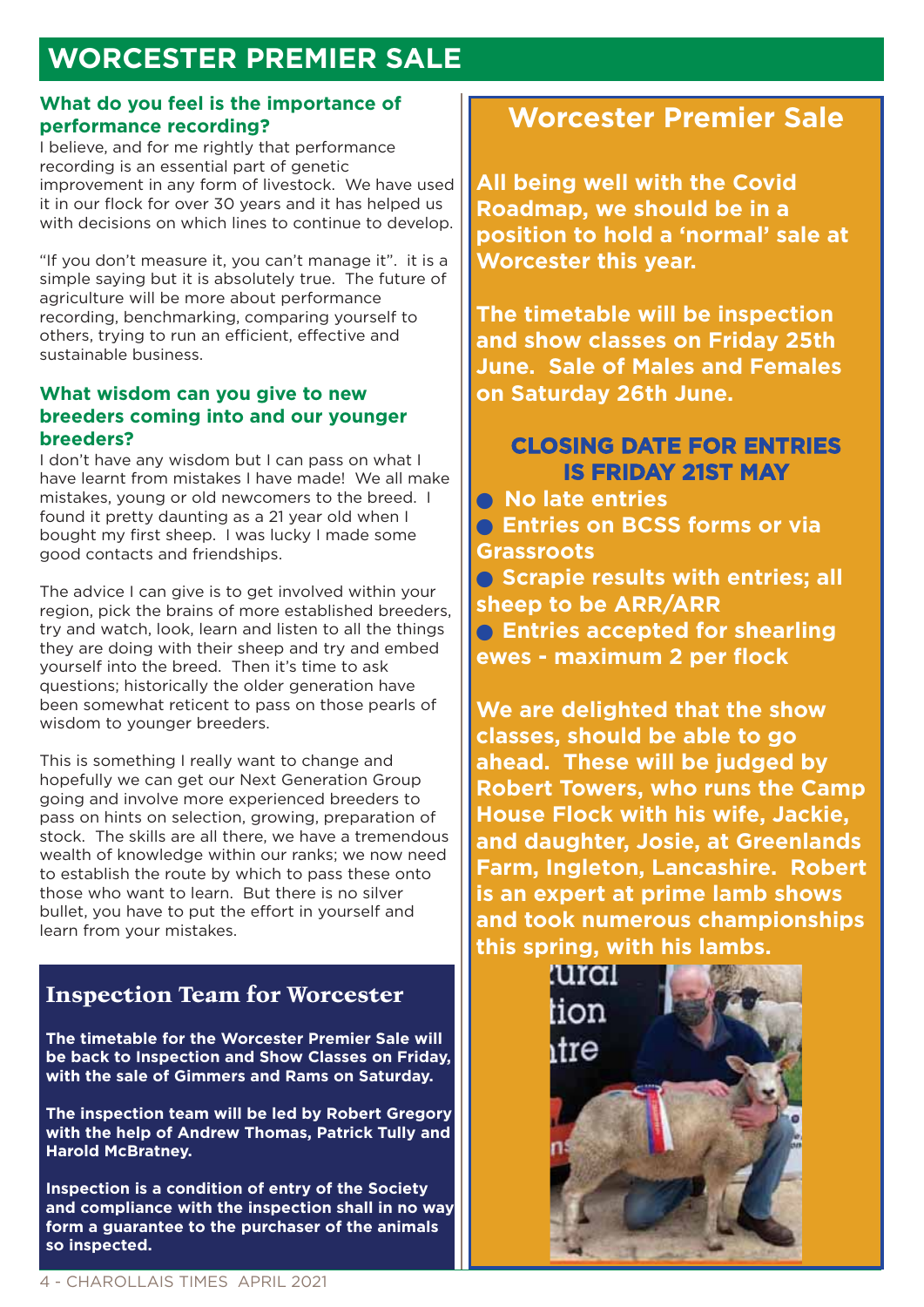# **PUBLICITY AND SOCIAL MEDIA**

### We are moving ahead with some exciting and new approaches to our promotional campaign for this year.

As we all know there will be no NSA Events and very few shows; so the platform for breed promotion has to alter. We will be using social media to a far greater extent, not just Facebook but Instagram and YouTube.

#### **SALE CAMPAIGNS**

We have employed the skills of Chrissie Long, Countrygirl Media to lead pre-sale marketing. Chrissie is well known to many of you as a professional photographer. She is also skilled in feature writing, PR, website design and brand identity. She will be running campaigns around Worcester Premier Sale and NSA Builth Sales. Currently she is looking at working up some new brand identity options for social media cover artwork, website header images and strapline messages. We have also asked her to take a look at our website and suggest alterations and improvements.

To assist with the everyday requirements for social media posting, Elizabeth Barber has been taken on at the office. Elizabeth runs a Charollais Flock with her partner Mitchel Britten and has a passion for our breed. She is also very much up on the requirements for posting on social media (it is a skill of the younger generation!).

#### **FEATURE FARMS**

Elizabeth has also been putting together a group of commercial feature farms, who she will talk with on a regular basis. You will have already seen her posts with Beth Withers and Dan Phipps. Our strong focus here is on commercial farmers who use Charollais and pushing our breed traits of easy lambing, hardiness, quick growth and quality carcase. Elizabeth also did the interview with Charles Sercombe. She will be working closely with Chrissie Long to co-ordinate our campaign.

#### **YOU CAN HELP**

We will be using advertising via Facebook and Instagram but all breeders can help spread our message by engaging with our sites. Please do 'share' our posts and also 'like' them. This increases the views right across these platforms and gets our messages to those potential customers out there. Also if you want us to see your posts, then just tag CharollaisSheep. Don't forget to use hashtags on your own posts; this also increases engagement.



**CharollaisSheep** over 8,000 followers Posts of interest to commercial farmers and pedigree breeders

**Instagram** charollaissheep 2,000 followers posts and stories on Focus Farms, breeders





YouTube **Charollaissheep** Longer videos on focus farms, Charollais breeders and activities.



### WORCESTER PREMIER SALE LIVE RING STREAMING

Live sale internet bidding with video and audio for our Premier Sale at Worcester will be streamed via McCartneys website and works on desktop, tablet and mobile devices. Bids are received in real time to the auctioneer so potential purchasers can conduct their business from home, farm or in fact anywhere with the added benefit of an online fully searchable catalogue.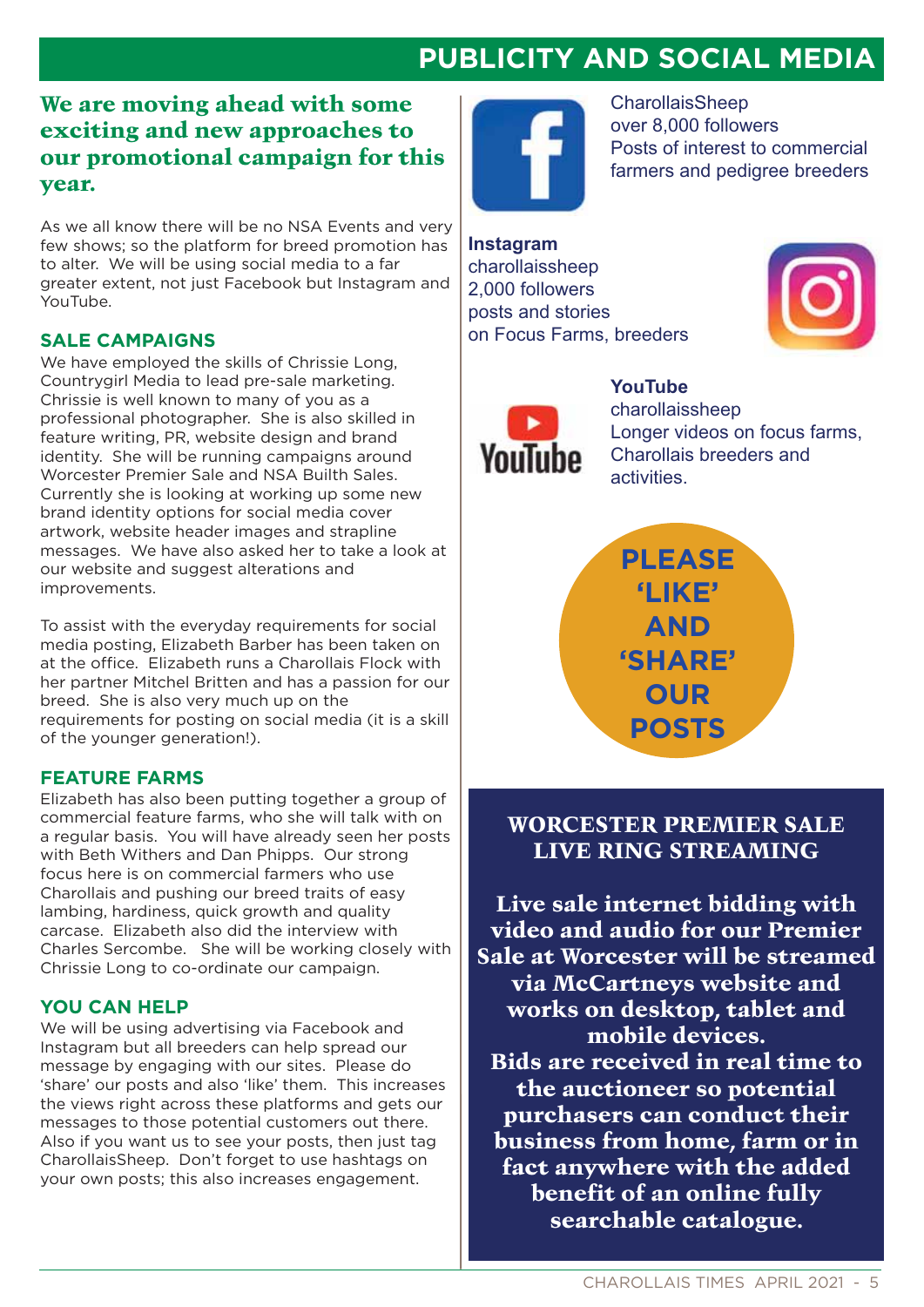# **EXPORT RULES AND SCRAPIE TESTING**

### **With the exit of the UK from the EU, there are many changes in the rules for export of breeding stock to Northern Ireland and EU countries**

If you are wishing to export sheep to either Northern Ireland or an EU Country, you will need to register with Defra as an exporter. You will need a Government Gateway and Defra account. This is so you can log on to their site to complete the applications for export. These no longer can be completed by email and must be done via their portal.

For guidance on the process required go to the Defra website and to the page below.

https://www.gov.uk/guidance/export-live-animalsspecial-rules

#### **EXPORT OR MOVE LIVE ANIMALS TO THE EU OR NORTHERN IRELAND**

You will need an EHC (Export Health Certificate) to:

 $\bullet$  export live animals from Great Britain to the EU ● move live animals from Great Britain to Northern Ireland

● transit through the EU and Northern Ireland

You also need to:

● get your goods checked at an EU border control post (BCP) or Northern Ireland point of entry in the first country you enter

● make sure your EU or Northern Ireland-based import agent has notified the BCP or Northern Ireland point of entry that your consignment is arriving - check with the BCP or Northern Ireland point of entry for how much notice needs to be given

● comply with wider HMRC guidance on customs requirements for exporting to the EU

● follow HMRC guidance for moving goods from Great Britain to Northern Ireland

 $\bullet$  follow rules on identifying animals, if you want to export or move them to the EU or Northern Ireland

The main issue for export of stock into the EU is that there is currently no Border Control Point anywhere approved in northern European sea ports. Applications have been made for Calais and Le Havre; but are unlikely to be in place until July.

### **SCRAPIE TESTING**

**The Society offers a service to members to process scrapie tests.** 

**Members should contact the office to request sample collectors - one collector is needed for each sheep you wish to test. We will then send you all the details you need to take the sample and dispatch it to the laboratory. Sampling is by taking a small piece of ear tissue with the collector and special pliers. The costs will be :-**

**Sample collectors £2.00(+VAT) each**

| <b>Genotyping test (+VAT)</b> |          |
|-------------------------------|----------|
| 1 - 10 samples                | £13 each |
| 11 - 50 samples               | £12 each |
| 51 - 99 samples               | £11 each |
| 100+ samples                  | £10 each |

### **Hire of applicator £4 (+VAT) for 2 weeks Purchase of applicator £30 (+VAT)**

**To get the best rate for breeders, BCSS will collect samples here and send in one batch, typically on the last Wednesday of each month. However during busier times, we will send two batches per month - please contact the office to find the next posting date to Germany.** 

**Breeders should allow at least 4 weeks from sampling for their results. Results are supplied to the Society as well as the breeder, so we can enter these details on the sheep database.**

**We will use a German company called Agrobiogen this year. Their test is accredited under ISO. This is applicable to breeders in Northern Ireland. Flocks in England, Scotland and Wales who need a scrapie test result for export, will have to contact their veterinary surgeon and arrange for a blood sample to be taken. This sample has to be submitted to SRUC or APHA for processing.** 

#### **THREE NEW POST-MORTEM EXAMINATION CENTRES ANNOUNCED**

Cambridge, Liverpool and Nottingham universities have joing the existing network of post-mortem examination providers and APHA Veterinary Investigation Centres. Farmers within a one-hour drive of a post-mortem site are asked to transport the carcase there, whereas a free collection service is provided for several areas within England and Wales.

Use the post code checker at http://apha.defra.gov.uk/postcode/pme.asp. To check if you can access collection.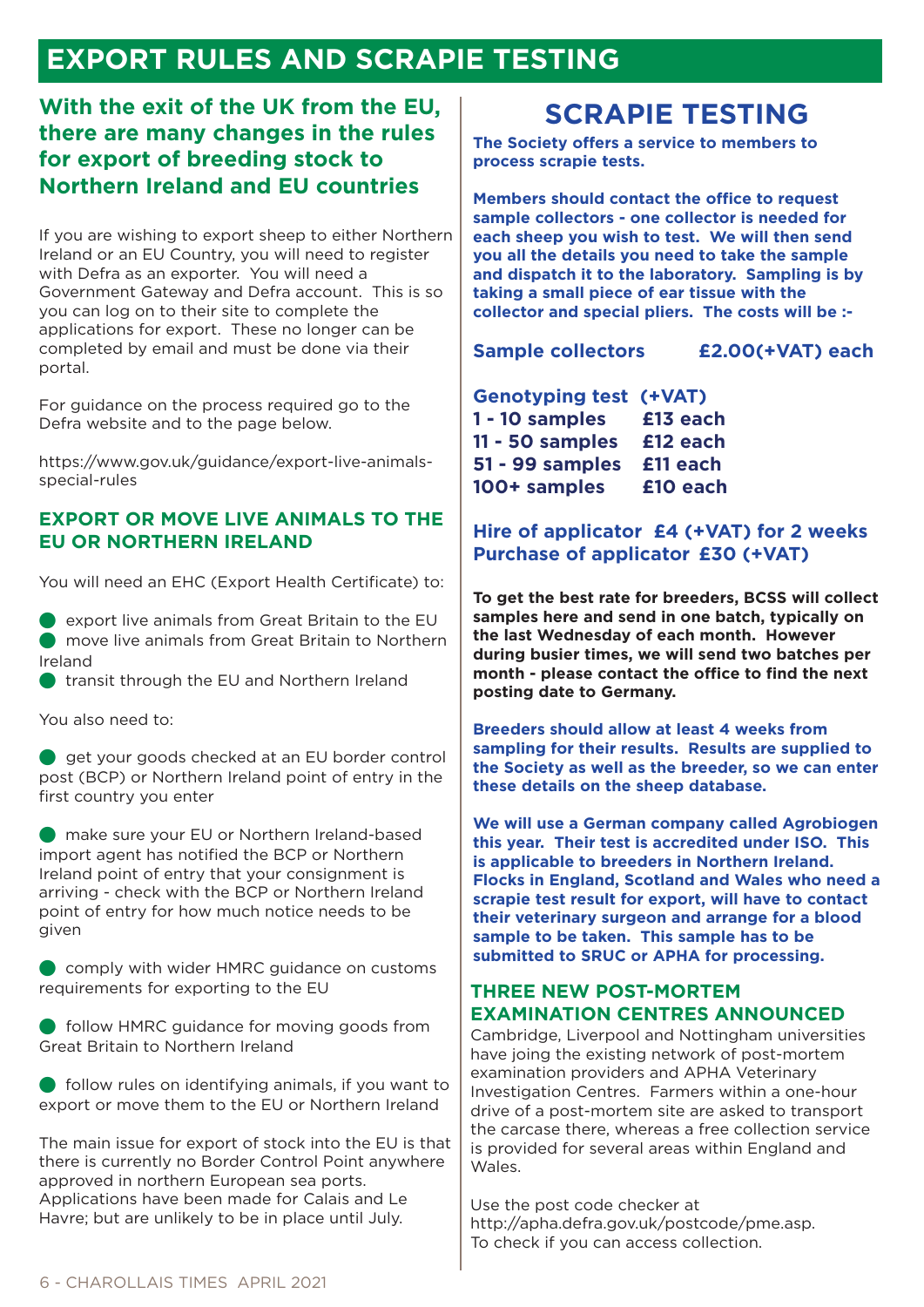## **BREEDERS INFORMATION**

#### **BRITISH CHAROLLAIS SHEEP SOCIETY LTD Limited by Guarantee A Registered Charity**

**NOTICE is hereby given that the forty-third Annual General Meeting of the Society will be held by Zoom Conference on Tuesday 4th May at 7.00 PM**

- 1.0 To read the Notice convening the meeting
- 2.0 To receive apologies for absence.
- 3.0 To approve the Minutes of the 42nd Annual General meeting
- 4.0 To receive the report of the Chairman
- 5.0 To receive and, if approved, to adopt the Report & Financial Statement to 31st December 2020.
- 6.0 To confirm the appointment of new Directors and Trustees of the Company
- 7.0 To re-appoint Messrs Argents as Independent Examiners for the ensuing year and to Authorise the Council of Management to fix their remuneration.
- 8.0 To transact any other ordinary business of the Society.
- 9.0 Date of next meeting

#### **By Order of the Council of Management CARROLL BARBER Company Secretary**

An extract of the Report and Financial Statements is included in this publication on Page 9. A full set of these accounts has been circulated to the membership via email.

### **WAYS TO PAY YOUR BILLS WITH BCSS**

### **Direct Debit**

If you wish to pay all your invoices



from the Society by Direct Debit payment, then please contact us for the relevant form.

#### **Card Payment**

If you would like to pay by card then



just call the office and we will take the details over the phone. There is no charge for credit cards.

#### **Ebank**

To pay by ebanking, please put your Flock Reference



letters as the reference on the payment, so we can allocate it correctly. The bank details are : **Sort Code : 20-99-08**

**Account No : 30196851**

**Please do let us have your up-to-date email address.** 



**We use this method of communication for our bulletins, sending pedigree certificates, scrapie results and much more.** 

**So it is very important that we can contact you via this route.**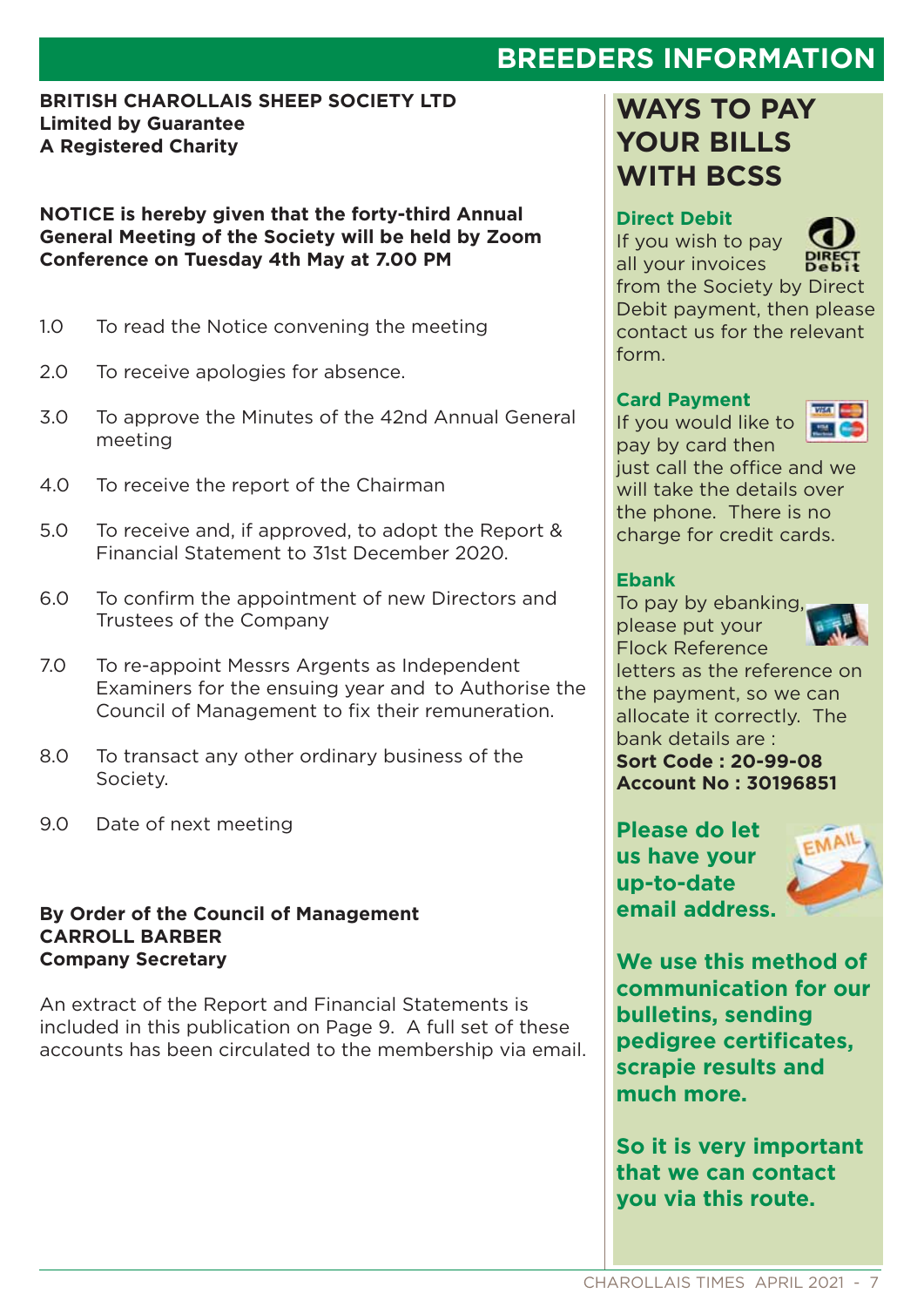### **CHAIRMAN'S REPORT 2020 - ARWYN THOMAS**

Although my favourite pastimes does not include writing reports, I find it hard to believe that 4 years have flown and time has come for this last offering.

This time last year as a Council we were attempting to plan for the inevitable challenges that the Corona restrictions would bring but little did we think that the challenges would still be relevant to this degree one year later.

I would like to thank the Council, the office and all the auctioneers, in addition to our members who have all shown great tenacity to ensure that our sales could proceed with as great a degree of normality and safety as the rules would allow last year.

We established contingency plans with alternative options including online bidding sales but as most breeders would agree it was fantastic to see the Charollais Premier sale at Worcester being the first Pedigree sale to go ahead nationally, albeit subject to strict restrictions. It was wonderful to see so many of our fellow breeders after months of isolation. Let us hope that following vaccinations we can catch up on a more personal level over the summer.

Again, the final decision went down to the wire and I thank all the vendors for being so supportive until late in the day. In mentioning the Premier sale congratulations to the Alford family for a fantastic top price.

My last year was not what I expected and I regret not being able to visit more of the regional events apart from online but I did manage to visit Dungannon Premier and the Tullyear Sale. I was delighted to see the tremendous quality of the stock on offer across the water and also commend them for the tremendous trade relationships they have built up with breeders from the Irish Sheep Society.

On this note congratulations to

the Cowan family who lightened up the winter with the cracking trade at their sale with the Charollais ewe price record twice being broken.

It was also pleasing to see fantastic female sales during the Autumn this side of the water with total sale clearances and prices soaring. I congratulate all the vendors on the quality and presentation of their stock.

Under the guidance of Amy Pedrick & Russell Gray we are seeking to relaunch a Young Members Association and early steps to create a potential members list and framework are under way . One of the biggest difficulties has often been the distance involved but I feel positive that with our growing confidence with online meetings, this problem can be overcome.

As a Council we are always looking for initiatives to promote our market share and following our March meeting we will be firming up our pre-sale marketing strategy for the Premier, NSA and other sales and looking to improve our promotional materials. I thank the directors for consulting with their regions for constructive feedback.

Over the past 4 years I have come to appreciate the support from the office and the tremendous teamwork that is required by the unpaid regional Chairman who devote a huge time commitment to ensure that they represent fully their members interests for the good of the breed.

Not all decisions are popular but that goes with the nature of the role and I thank you unequivocally for your endeavours in seeking impartiality and fairness . I would also like to congratulate Jonathan Barber on his pending retirement from the Society after 44 years. His networking and organisational skills will leave the Society with a strong financial and constitutional base as part of his legacy.



Retiring Chairman, Arwyn Thomas with his wife Jane at the 2019 AGM in Southern Ireland.

I would also thank Emma Mellen for her contribution over the last 3 years and I am sure that the Society will benefit from her work on the Welsh Hill Project .

I must extend my congratulations and good wishes to our new National Chairman, Mr Charles Sercombe whose experience I am sure will ensure that we all work collectively to take this wonderful breed forward.

Finally I thank you, the membership, for allowing me the privilege of being your National Chairman these past 4 years I Fyny For Nod

Arwyn

The Society would like to thank Arwyn for his 4 years of outstanding service as our National Chairman.

We will be making a virtual presentation to him at the AGM.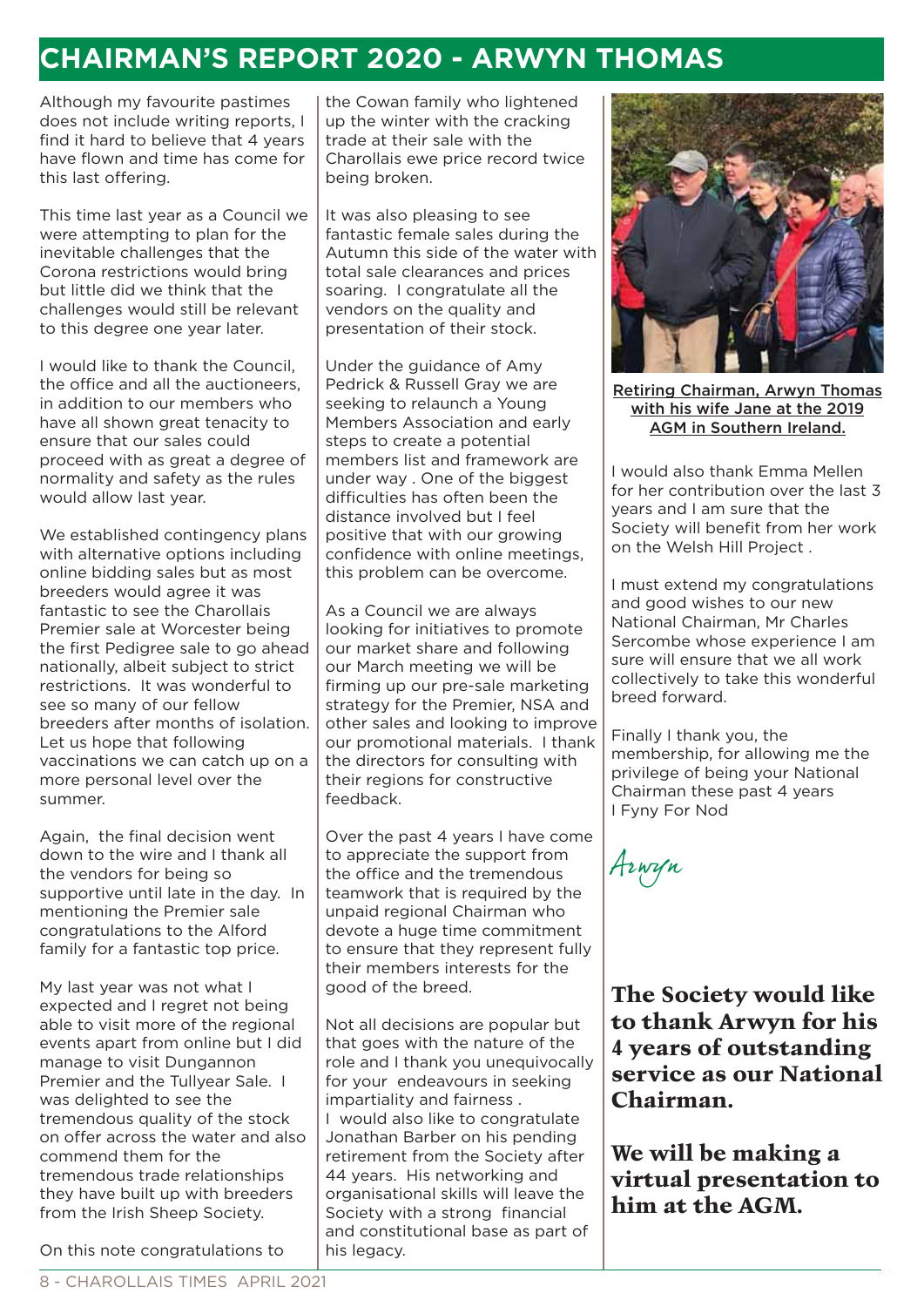| <b>ANNUAL REPORT &amp; FINANCIAL STATEMENTS 2020</b>                       |                  |                  |  |
|----------------------------------------------------------------------------|------------------|------------------|--|
| <b>INCOME AND ENDOWMENTS</b>                                               | 2020<br>£        | 2019<br>£        |  |
| <b>Donations and legacies</b>                                              |                  |                  |  |
| Donations, sponsorship & gift aid                                          | 3,123            | 4,018            |  |
| <b>Other trading activities</b>                                            |                  |                  |  |
| Sale of promotional items                                                  | 807              | 1,846            |  |
| <b>Investment income</b>                                                   |                  |                  |  |
| Interest and dividends received on investments<br>Deposit account interest | 6,105<br>125     | 8,178<br>197     |  |
| <b>Charitable Activities</b>                                               |                  |                  |  |
| Registration fees                                                          | 66,894           | 70,771           |  |
| Commission on sales                                                        | 8,219            | 14,361           |  |
| Sale entry fees                                                            | 18,182           | 23,817           |  |
| Year book and other publications                                           | 14,807           | 14,023           |  |
| Genotyping testing<br>Subscriptions                                        | 14,574<br>25,898 | 19,983<br>26,773 |  |
|                                                                            |                  |                  |  |
| <b>Total income</b>                                                        | 158,734          | 183,967          |  |
| <b>EXPENDITURE</b><br><b>Raising donations and legacies</b>                |                  |                  |  |
| Advertising and promotional expenses                                       | 20,257           | 30,280           |  |
| <b>Charitable Activities</b>                                               |                  |                  |  |
| Show expenses                                                              | (552)            | 6,703            |  |
| Regional expenses                                                          | 100              | 1,887            |  |
| Sale costs                                                                 | 5,263            | 7,808            |  |
| Yearbook, newsletter & other pubs                                          | 4,878            | 4,651            |  |
| Genotyping expenses                                                        | 11,439           | 16,186           |  |
| Research and Development                                                   | 450              |                  |  |
| <b>Sub Total</b>                                                           | 21,578           | 37,235           |  |
| <b>Other Costs</b>                                                         |                  |                  |  |
| Postage and telephone                                                      | 9,865            | 10,618           |  |
| Printing and stationery                                                    | 1,172            | 2,503            |  |
| Subscriptions                                                              | 1,443            | 2,078            |  |
| Office and storage accommodation                                           | 7,600            | 7,600            |  |
| Motor and travelling                                                       |                  | 4,295            |  |
| Hotel and meal charges                                                     | 142              | 3,294            |  |
| Office expenses                                                            | 4,630            | 5,433            |  |
| Meeting expenses                                                           | 3,280            | 5,799            |  |
| Other sundry expenses                                                      |                  |                  |  |
| <b>Sub total</b>                                                           | 28,132           | 41,620           |  |
| <b>Support Costs</b>                                                       |                  |                  |  |
| Management and administration                                              | 61,000           | 66,000           |  |
| Accountants fees                                                           | 2,246            | 2,239            |  |
| Bank and Card Charges                                                      | 1,122            | 1,189            |  |
| Depreciation of tangible fixed assets                                      | 3,156            | 3,311            |  |
| Loss/(gain) on sale of tangible fixed assets                               |                  |                  |  |
| <b>Sub total</b>                                                           | 67,524           | 72,739           |  |
| <b>Total resources expended</b>                                            | 137,491          | 181,874          |  |
| Net gains on investments                                                   | 849              | 30,030           |  |
| <b>NET INCOME</b>                                                          | 22,092           | 32,123           |  |
| <b>RECONCILIATION OF FUNDS</b>                                             |                  |                  |  |
| <b>Total funds brought forward</b>                                         | 337,631          | 305,508          |  |
|                                                                            |                  |                  |  |
| <b>TOTAL FUNDS CARRIED FORWARD</b>                                         | 359,723          | 337,631          |  |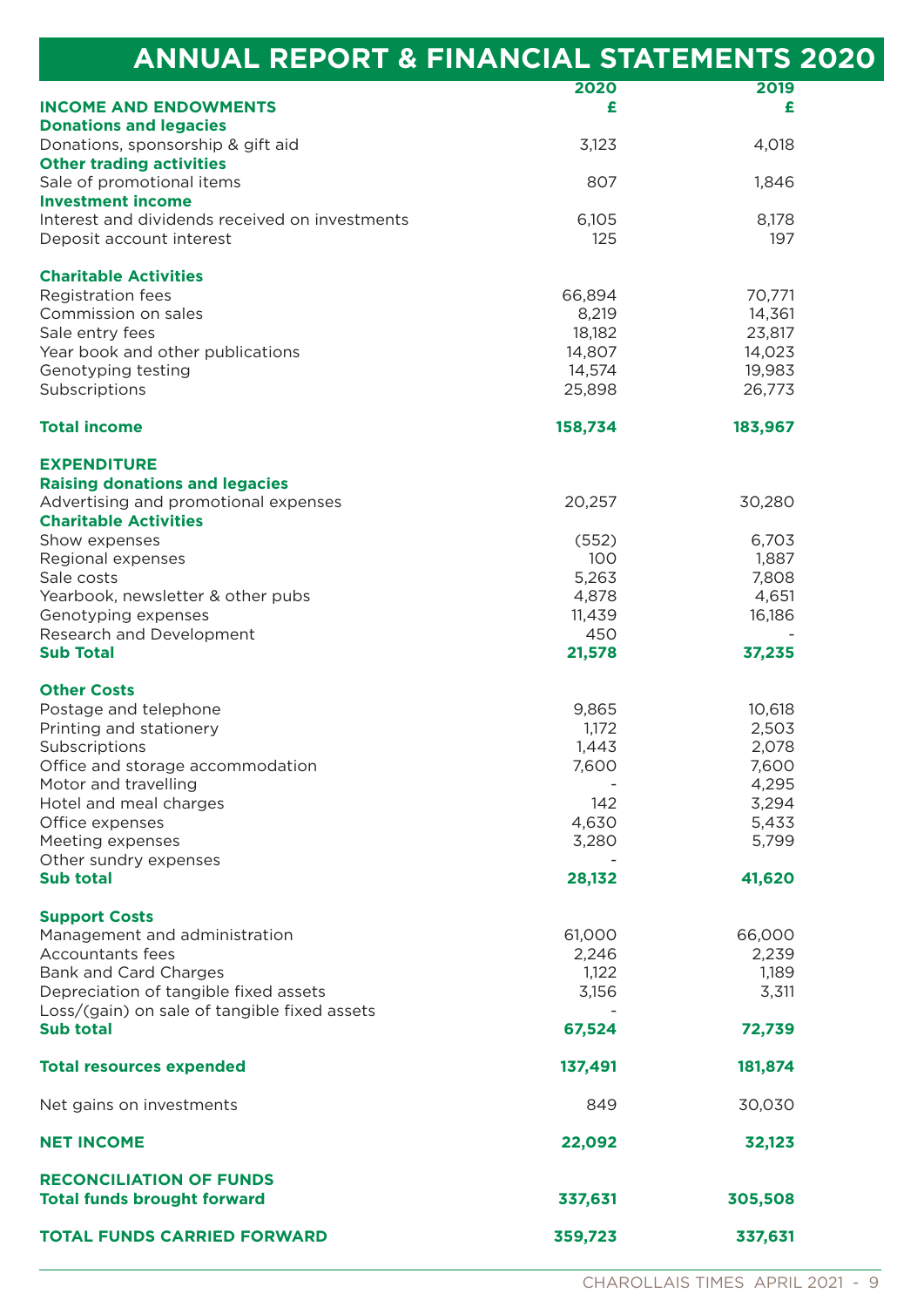# *CHAROLLAIS SHOP -*

*RING US WITH YOUR ORDERS 01953 603335*



Jack Pyke, 300 g thermal fleece with Nubuk piping. Two lower zipped pockets, full length double puller zip.

#### **GENTS**

Medium 36"-38"<br>Larae 38" - 40" Large 38" - 40" X-large 42" - 44" Colours : Navy, Dark Olive and Charcoal

#### LADIES

Medium Size 10-12 Large Size 12-14

Colours : Navy, Roselle and Denim

They have the Charollais Logo embroidered on the left hand breast side together with the words 'CHAROLLAIS SHEEP' We can print your Flock Name on for an additional £5.00

**SOCIETY TIES COLOURS** Navy Green

**£10** 



#### **HALF-ZIP SWEATSHIRTS COLOURS**

Pink Purple Kelly Green Dark Green Azure Blue

Sizes: S, M, L & XL - **£15.00**



**CHELTENHAM JACKET Navy**

Sizes: M,L & XL

**£30.77**



**Hoodies Full Zip**

**COLOURS** Black Maroon & Grey M, L & XL **£18.40**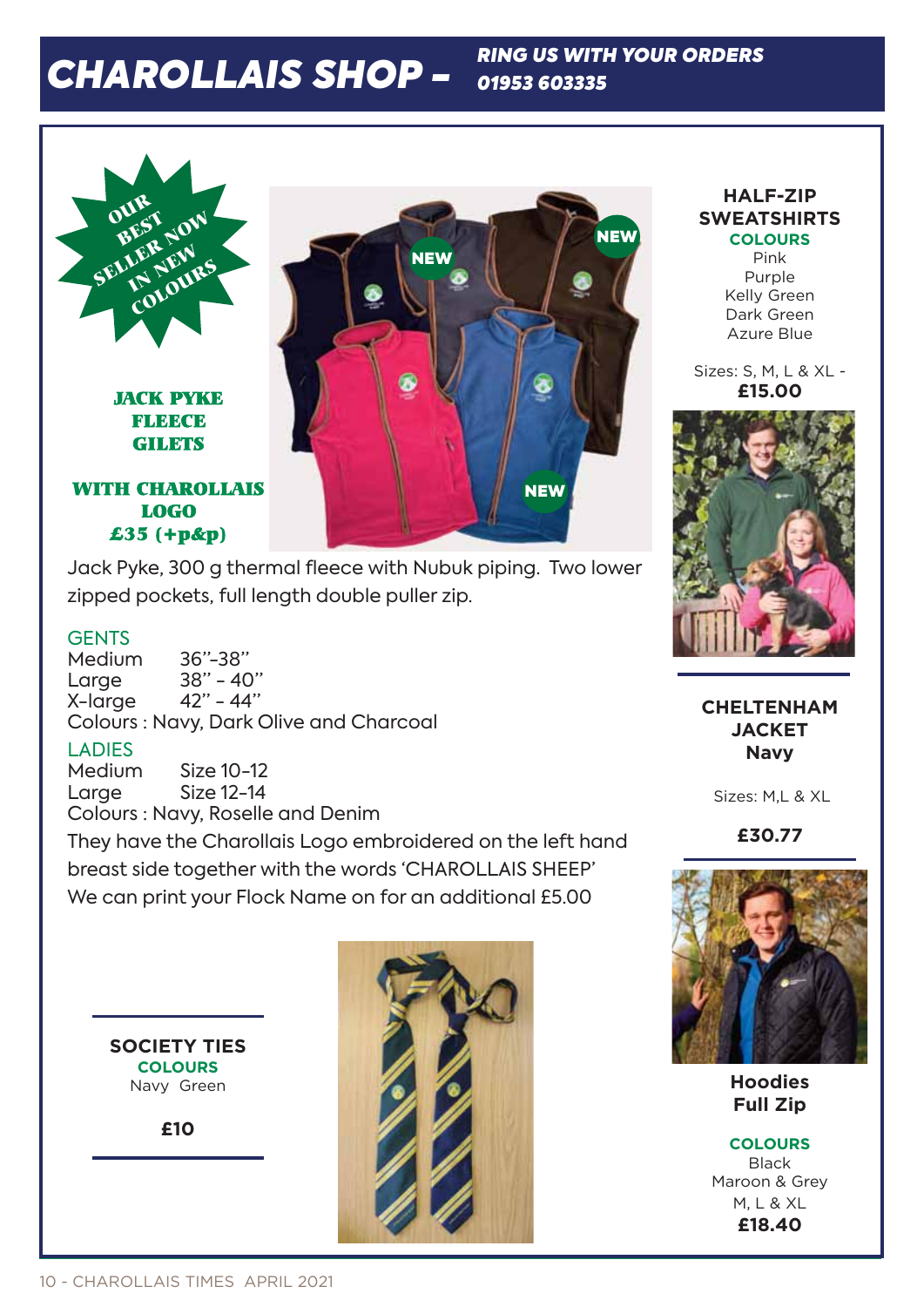## **NEW CHAIRMAN OF F&GP COMMITTEE**



David Sloan from Dumfriesshire who will be the new Chairman of the Finance & General Purposes Committee

#### **NEW CHAIRMAN OF FINANCE AND GENERAL PURPOSES COMMITTEE IS FROM SCOTLAND**

It's all change at the head of the Charollais Society this year. With Charles Sercombe taking over from Arwyn Thomas as National Chairman, there was a vacancy as Chairman of the Finance and General Purposes Committee.

We are delighted that David Sloan from Dumfriesshire has agreed to take on the role. David together with his wife Helen and daughter Hannah have a mixed livestock farm at Rigghead. Originally a dairy farm they now run 350 suckler cows, 600 ewes plus 2,500 store lambs and 800 fattening cattle.

David's involvement with Charollais goes back to 1983 when the Rigghead Flock was formed. Sadly they lost all their stock in 2001 during FMD and it was a while before the family ventured back into pedigree breeding.

With Hannah's increased interest the Rigghead Charollais Flock was re-established and was soon heading to the top at shows and sales.

The Committee has a two-fold role; checking and planning the financial matters of the Society and a wider remit to consider new ideas and plans, before reporting to the full Council for their approval.

On a monthly basis the Finance Chairman oversees all financial transactions of the Society and together with the Company Secretary reviews quarterly figures in comparison to budgets.

David will officially take the reins at the National AGM on the 4th May. At the 2022 AGM, David will present the accounts to the membership.

### RAM COMPARE FIVE YEAR RESULTS WEBINAR THURSDAY 20 MAY 7-8 PM

As the second phase of RamCompare comes to a close, AHDB reflects on the culmination of data collected and research over the past five years to identify what we can learn from the results. Twelve farms across Great Britain and Northern Ireland and a number of industry partners have helped to make this one of the sheep industry's most successful research and knowledge exchange projects.

This webinar will discuss findings from the RamCompare project results:

- Breeding values can be successfully generated from abattoir data
- Breeding values currently generated in Terminal Sire breeding flocks are valuable indicators of commercial performance for lambs being finished for slaughter
- The value of CT scanning as an important tool to enhance predictions of carcase weight, yield and shape

There are important genetic differences between sires in both the physical and economic performance of their offspring, including differences that directly influence the consumer in terms of the distribution of meat within the carcase and meat tenderness

To find out more about the project results sign up to this free webinar today. You can still register even if you can't make the date and time, and you will receive a recording after the event.RamCompare results 2021

To sign up head to the AHDB website

**https://ahdb.org.uk/events/ramc ompare-five-year-results**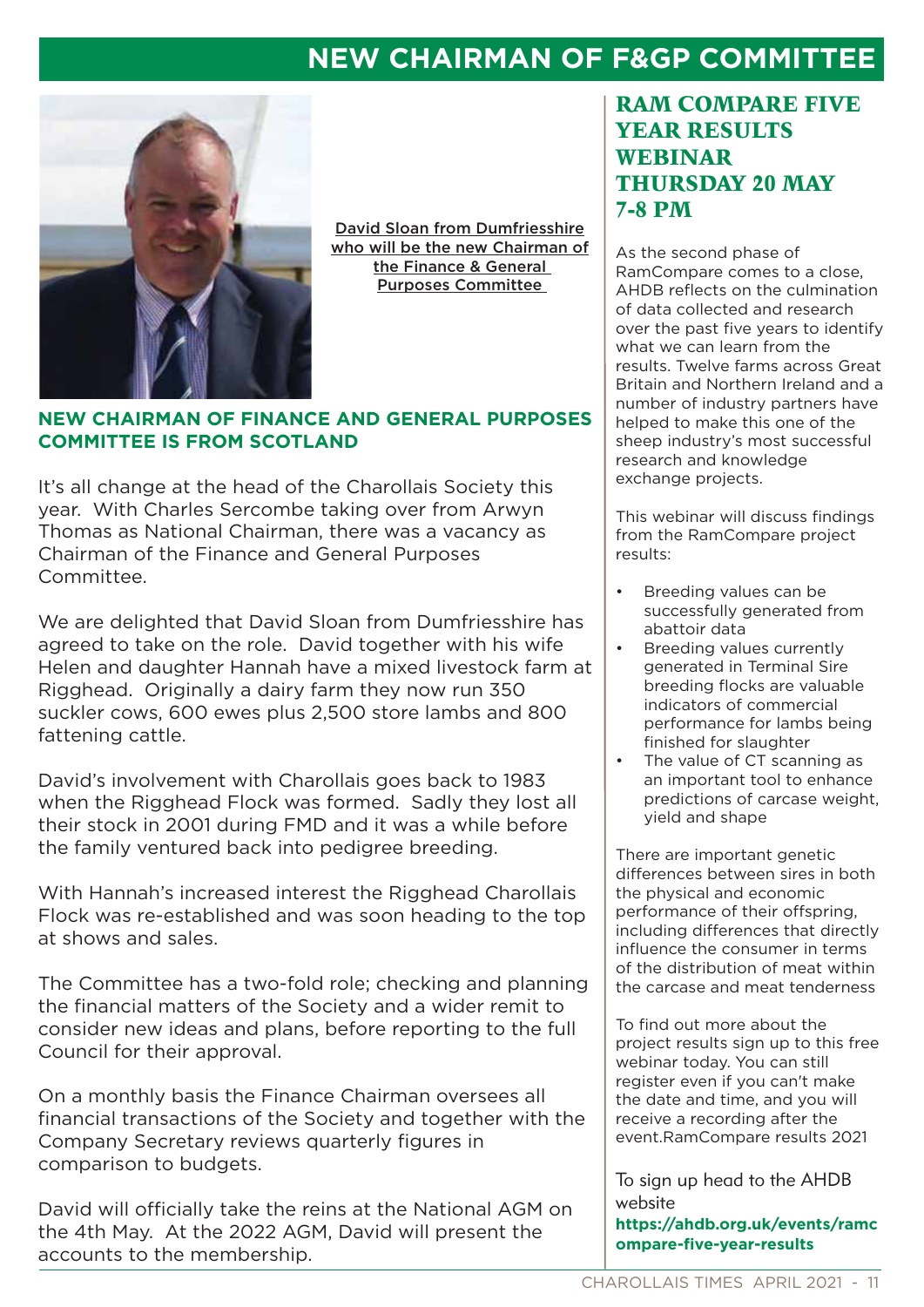### **BREEDERS NEWS**



We hope you all like the 2021 edition of our Year Book. Thank you to all the advertisers who have supported the publication, our contributors and photographers.

Why not have some extra copies for your on farm customers. Or do you have a link with a local college, market or agricultural supplier who could circulate copies? The Year Book is a great vehicle to promote our breed. Just get in touch with the office to order some additional copies.



### **DOG WORRYING**

Very sadly too many Charollais breeders have experienced problems with dog worrying in their flocks, often with serious consequences. The incidences of this problem appears to have worsened during the past year.

If you are in this position, the Society can help with valuations on any lost or injured animals.

The National Sheep Association is leading a campaign to try to address this issue and are running a Sheep Worrying Fortnight from the 30th April - 13th May.

"Join NSA for a fortnight of activity surrounding sheep worrying by dogs. With the devastating issue of sheep worrying by dogs continuing to affect sheep farmers and their flocks across the UK the National Sheep Association (NSA) is ready to #LeadOn the fight against sheep worrying by dogs.

NSA has been running its 2021 sheep worrying by dogs survey, which closed on 19th April 2021. The fortnight will launch with NSA presenting its survey findings, followed by a whole host of activity including webinars, workshops and new online case studies and content on the NSA website to help both sheep farmers in reducing the risk of attacks happening on farm and the general public in preventing their dogs from being involved in sheep worrying attacks.

Get involved by following NSA on Facebook and Twitter, and sharing your own experiences (good and bad) with #LeadOn. There will be plenty of content to share and interact with over the two weeks to get everyone talking about the importance of responsible dog ownership.

What's on? Alongside activity on social media every day of the fortnight, you can get involved with three workshops all dedicated to sheep worrying!



**WORKSHOP: CONSTRUCTIVE CONVERSATIONS – HOW MEDIATION TECHNIQUES CAN HELP MANAGE CONFLICT WITH DOG OWNERS. FRIDAY 7TH MAY, 12PM.**

**WORKSHOP: RURAL CRIME – POSITIVE WAY TO WORK WITH THE POLICE ON SHEEP WORRYING CASES. MONDAY 10TH MAY, 12PM.**

**WORKSHOP: BEING PROACTIVE – TOOLS FOR POSITIVE ENGAGEMENT WITH DOG WALKERS. WEDNESDAY 12TH MAY, 7.30PM.**

NSA has also produced a range of new graphics that have been recently shared successfully on NSA's social media pages. They have made one eye-catching sign into a downloadable sign for members to download and display.

These workshops are open to NSA Members. If you are not already a member this is an excellent organisation which is at the heart of all matters relating to sheep; policy, practical, campaigning and much more we suggest joining. The bi-monthly publication 'The Sheep Farmer' is a brilliant publication packed with information.

NSA can be contacted via their website www.nationalsheep.org.uk or telephone 01684 892661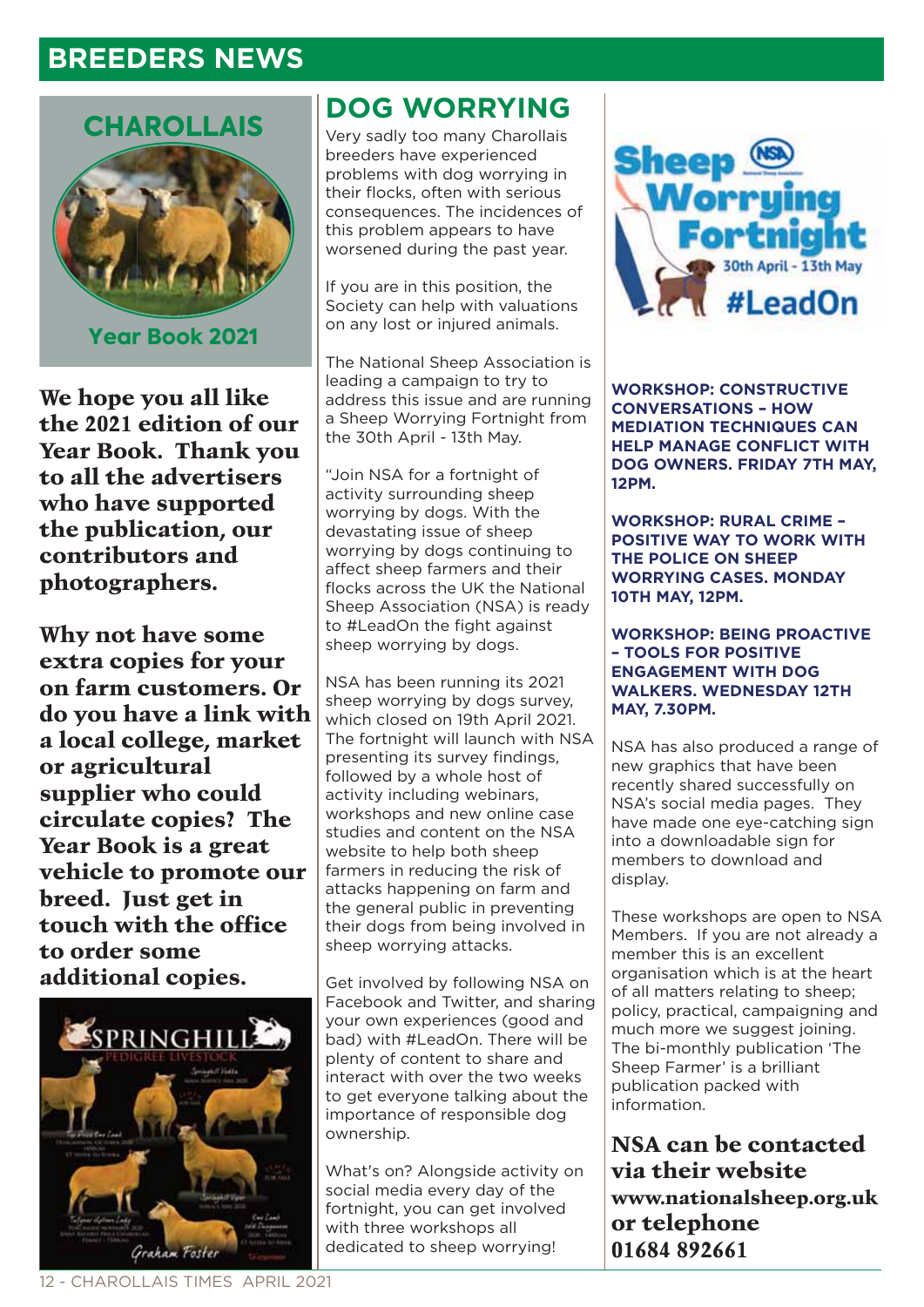### **GRASSROOTS & SHOWS**

Grassroots are continually making tweaks and improvements to their new system. Below are some notifications that might help you with entering your data

#### **MOBILE APP**

The mobile app is not free of charge. There is a monthly charge of £1.99 or an annual charge of £14.99. This is payable to Grassroots when you download the app through your App Store. You can try it free of charge for a month and after that you need to pay, if you wish to keep it.

The new system is available on your mobile phone, but at the moment you can only view your animals, not do any birth notifications, upgrade, transfers etc. So if you do not have access to a computer, tablet you will need to download the app. You can do this to enter your births and then cancel the app, so not having to make any payment. Grassroots are planning to update the new system to make it fully available on phones.

#### **MEMBERS BIRTH SCREEN**

When you are logging births on the birth screen, fill in the parent details, the date of birth and the number of males and females in the litter, and click on NEXT.

On the second screen you fill in the details for the lambs. There is now a list displayed on that screen of all the lambs they have already logged and not yet submitted. Hopefully this will help you from duplicating entries.

#### **REMOVE FROM LIST**

When you have finished logging your lambs, they click on Display List (top right) before you tick the Declaration and Submit. There is now the option for you to 'Remove' entries if you have made

# Grassrxxts

PEDIGREE SOFTWARE SOLUTIONS

any mistakes. This removes these lambs completely. You can then relog them correctly before they 'Submit'.

Grassroots plan to add this 'Remove' option to the other confirmation screens in the near future.

#### **LOGGING OFF**

Do remember to 'Log Off' from the programme when you have finished entries. This is done by selecting the menu, top right hand of screen (the red/orange bars) and clicking the last option, Logout. If you do not do this, you may have problems logging in again at a later date.

#### **HELP**

If you are having problems with any functions, then do give the office a call. Wendy, who is charge of registrations is in the office every morning from 9 - 1. She can talk you through the processes.



### **SHOWS 2021**

A small number of shows are planning to go ahead this year. Arrangements will be different to allow for covid measurements in force at the time.

#### **ROYAL HIGHLAND 14TH JUNE**

Classes for Charollais and other MV Accredited Sheep on this day. All competitions are open to exhibitors from the United Kingdom and Northern Ireland subject to the current Scottish Government Guidance. Please check the full entry conditions. Judge TBC.

#### **GREAT YORKSHIRE 13TH & 14TH JULY**

Entries are now open for sheep classes at the Great Yorkshire Show. MV Sheep will be shown on the 13th and 14th July. Entries close on the 6th May. Judge for the Charollais section will be Mr Tim Prichard, Glamorgan. www.greatyorkshireshow.co.uk

#### **DEVON COUNTY 2ND - 4TH JULY**

Entries are now open for the sheep classes. Charollais will be judged on the 2nd July and only required to stay for that day. Entries close on the 12th May. The judge will be John Andrew from Maybole, Ayrshire.

And later in the year :-

**BALMORAL 22ND - 25TH SEPTEMBER**  www.balmoralshow.co.uk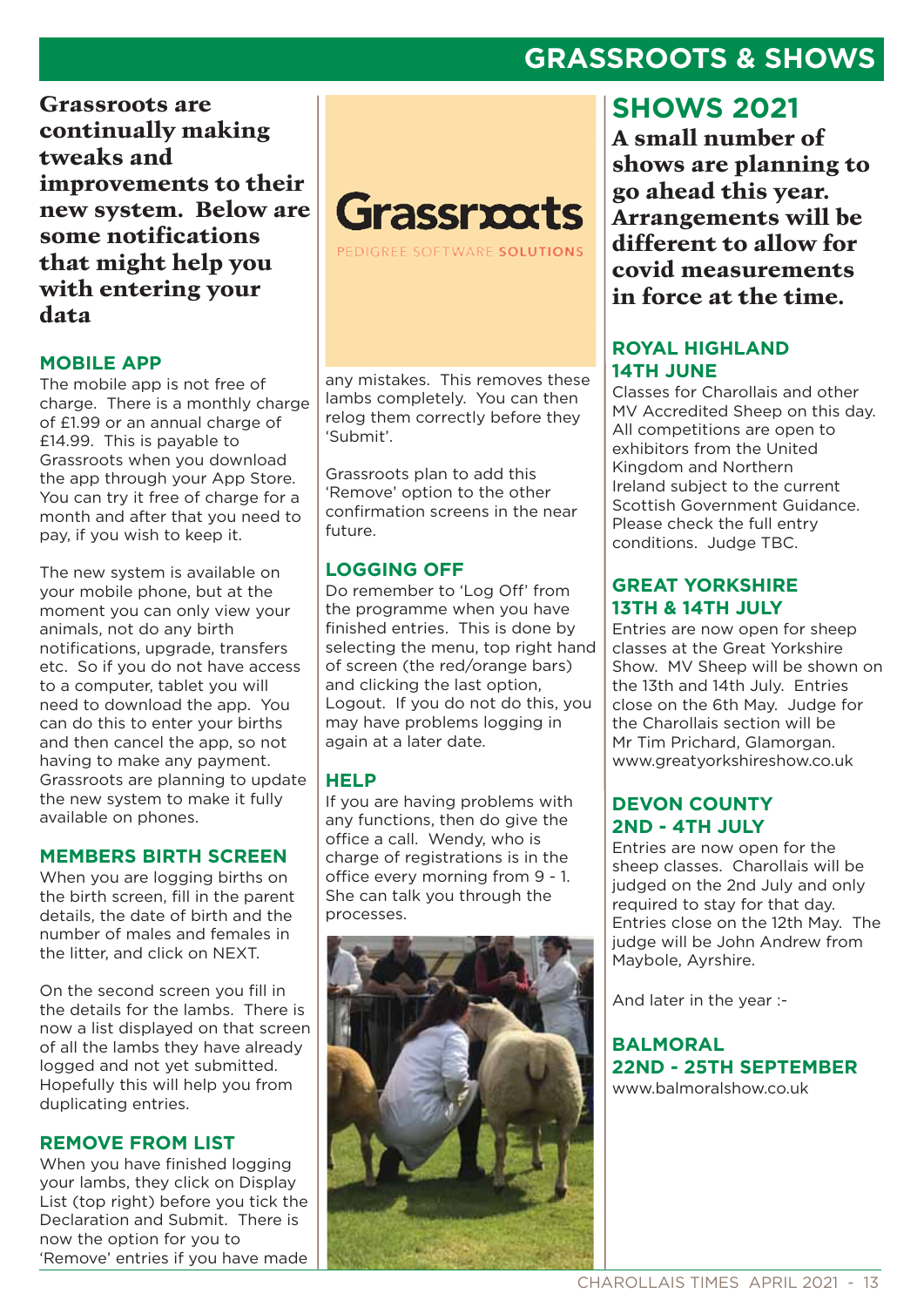# **NEWS FROM THE REGIONS**

### **SCOTLAND**

Hello from the Scottish Region. 13 months after the initial lockdown and we are still under lockdown!! With restrictions only beginning to be relaxed there seems to be a little light at the end of the tunnel.

The Highland Show are organising a livestock showcase which will be live streamed around the world and the Great Yorkshire is going ahead, with restricted visitor numbers. The sounds coming from Kelso Ram Sales and Builth Main Sale are more positive and both look like going ahead.

On a really positive note the prime sheep trade has been an absolute flier! The Scottish Markets are a lot later than their English counterparts to start Spring lambs with many of them only just starting - see below for a quick roundup:

#### Lanark

Ewes - £180 (Langside) Tups - £214 (Langside) Stirling (UA) Lambs - £181 to 385ppk (Langside) Ayr Cast Ewes - £168 (Lyonpark) Lambs - £172 or 366ppk (Rowanston) Carlisle Lambs - £160 (Rigghead) St Boswells Lambs - £144 (Runningburn) Lambs - £163 or 347ppk (Ladyflat) Bentham Lambs - £185 (Logie Durno) Huntly Ewes - £181 (Logie Durno)

Apologies if I have missed anyone from the market roundup.

I would like to welcome the new members and wish them the best with their purchases. I am sure we will manage to meet shortly.

We will assess the situation with regards to restrictions during the Summer and hopefully manage to organise some sort of flock competition.

Look forward to catching up.

*Russell Gray*

### **EAST OF ENGLAND**

It seems no more then 5 minutes since the last report, but the 2021 one takes a more positive note.

A year so far that has seen market prices rocket for all prime stock, with Charollais well and truly making their name back into the top places for the breed to use. Congratulations to Alison Pittom for her exceptional £211 price for a Charollais ram at Rugby last week. Although not a Society sale the in-lamb sale at Melton Mowbray saw a 100% clearance rate.

Congratulations to Charles Sercombe of the Dalby flock on his appointment as National Chairman. We look forward to a farm walk round the Dalby flock on Sunday 23rd May as part of the region's AGM, and hope to see many of you there.

Although there are very few shows scheduled and currently none within the region, the Great Yorkshire looks likely to go ahead.

Zoom meetings have been held within the region. We keep our fingers crossed as vaccinations are rolled that we can return to some sort of normality for sales and shows in the coming months.

#### *Oliver Chapman*

### **WALES**

In the recent zoom meeting Adrian Davies was elected to take over the Chairmanship from Dewi Evans who has been in the chair for the last six years. As a region we would all like to thank Dewi for his hard work and enthusiasm throughout his time. We now welcome Adrian in after 12 years as Vice Chairman! Emyr Hughes, Bronwydd Flock has been elected as Vice Chairman.

Due to the Covid situation we have not been able to conduct any events, but hope during 2021 we will be able to arrange an event and welcome new members.

We hope you've all had a good lambing and the sales for the

coming season will be successful. Feedback from members and market reports throughout the region have shown a fantastic trade for both spring lamb and cull ewes - long may it continue.

#### *Adrian Davies*

# **SOUTH WEST**

Well here we are again, still under COVID restrictions but thankfully easing, and we now look forward to the summer months, and being able to catch up in person.

Lambing has gone well following a relatively kind winter and prime lamb, hogg and cull ewe prices have been fantastic. The early lambers have reaped this reward.

Zoom Quiz's and board games have continued with hysterics at the last Scatagories night kindly hosted by Tom and Katie. I think we all learned that Ed needs to get out more!! Our AGM was again via Zoom where we saw a new Vice Chairman - Tom Newth.

Tom Nancekivell is part of the new young breeders group recently formed with the help of our regional Chairperson, Amy. If you are interested in joining, please see details on the next page.

Unfortunately many shows have already been cancelled but Devon County is still going ahead with Charollais being shown on Friday 2nd July. Entries are still open if you would like to attend.

Royal Cornwall and Bath & West have both been cancelled for this year along with many one day shows. Please check websites for more up to date details as the year progresses.

#### *Amelia Watts*

## **NI REGION**

It was all change at the top at the recent 31st Charollais Sheep AGM held via zoom, William McAllister steps down as Chairman after completing his six years in the chair, taking over is Mrs Sheila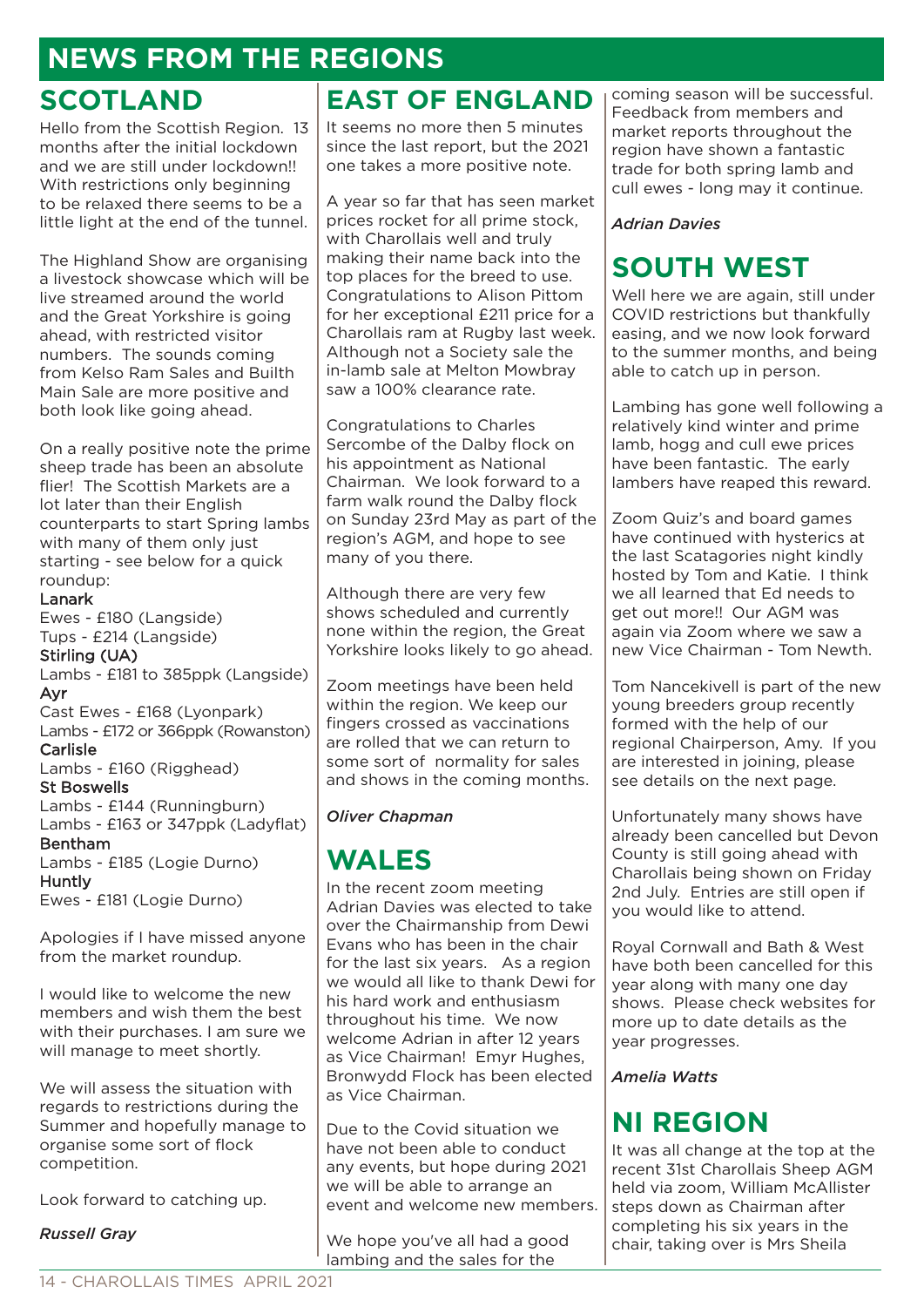# **CHAROLLAIS YOUNG BREEDERS GROUP**

Malcomson who has been Club Secretary for the past 27 years. Rebecca McBratney has taken on the role of secretary whilst Ian Goudy replaces David Mawhinney as treasurer. New Vice Chairman is Norman McMordie with new committee members Harold McBratney, David Anderson and Wesley Cousins.

William thanked everyone for the support he had received during his term as Chairman,in particular he thanked David for giving of his time as Treasurer and Sheila for her many years of service as Secretary. He wished all the incoming office bearers a successful term. Reflecting on the past year Charollais Sale prices were upheld throughout the season with females in particular being in high demand. On-line sales worked well with export sales continuing to flourish. Breeders have missed the competition and the craic of the show season, hopefully next year things will return to some sort of normality. In conclusion William wished the club every success in the future.

In coming Chairperson Sheila Malcomson thanked William for his hardwork and dedication, she welcomed the new committee and hoped that they and the members would ensure that the Club and Breed continued to thrive.

**Premier Sale Date; Dungannon Market, Monday 26th July**

### In November a proposal was put to Council to start up and develop a Young Breeders Programme.

Myself (Russell Gray), Amy Pedrick, Eilidh Duncan, Tom Nancekivell and James Danforth met online for a brainstorming session. From this meeting it was decided to send out an open invitation to all young people involved in breeding Charollais to attend the next meeting in order to gauge the interest in such a

programme. We had an unbelievable 40 young people under the age of 30 registered their interest! At the next meeting everyone present said what they would like to gain from the group. It became clear that everyone was looking for the same things:

#### **TRAINING**

This covers a wide range of areas, all directed at introducing new skills or improving/developing existing skills. Almost everyone wanted to learn how to judge. how to prepare sheep for shows/sales, trimming and handling.

#### **EDUCATION**

There is a possibility of a weekend course through Duchy College on basic sheep husbandry, stock selection, stockjudging and show/sale prep. At the end of this they would have a qualification, but this has still to be looked into further. Online learning sessions seemed to prove popular in the form of question and answer sessions with top established breeders.

#### **SOCIAL**

One of the goals from the programme is to provide a social network for young members to make new friends and new contacts, but most importantly have fun along the way.

Once Covid 19 restrictions allow we will be looking to organise training days up and down the Country. Where any young person can come along and 'have a go' at judging a class of sheep, trimming and young handlers preparation. All of this will be done under the watchful eye of experienced breeders, who will offer advice to each individual. These training days will eventually be combined to form a weekend Young Breeders gathering. Not only will this be a great way to meet new people but will also enable skill improvement through competition. Stockjudging, sheep trimming, young handlers, lambing simulators, safe medicine usage, health and safety and a sheep based quiz are a few ideas

of a possible competition programme. Live demonstrations and seminars will also be incorporated.

#### **THAT IS ALL IN THE FUTURE, SO WHAT IS HAPPENING NOW?**

Our last meeting took the form of a question and answer session with Robert Gregory. No stone was left unturned as questions ranged from feeding, breeding and favourite animals to AI, Embryo transfer and the export market. It was a very informative and interesting meeting which was thoroughly enjoyed. These meetings are great for picking up top tips and useful advice, so our thanks go to Robert for giving up his time to talk to the Young Breeders. These meetings will be a regular event throughout the Summer, so any suggestions on speakers are most welcome!

#### **ZOOM MEETINGS**

Communication and learning have changed greatly throughout this pandemic. Social media (although heavily criticised at times) has been a great way of keeping in touch and of course where would we be without Zoom! Young people have embraced this technology far better than anyone. It is this motivation and enthusiasm that brings new ideas to the table and it is up to us (the older generations) to encourage and nurture this so that the Society has a bright future.

If anyone wishes to be part of this Young Breeders movement please do not hesitate to get in touch with Eilidh, Tom or James so that you can be included in our plans.

| Tom    | 07582 379458 |
|--------|--------------|
| James  | 07592820571  |
| Eilidh | 07909 074240 |